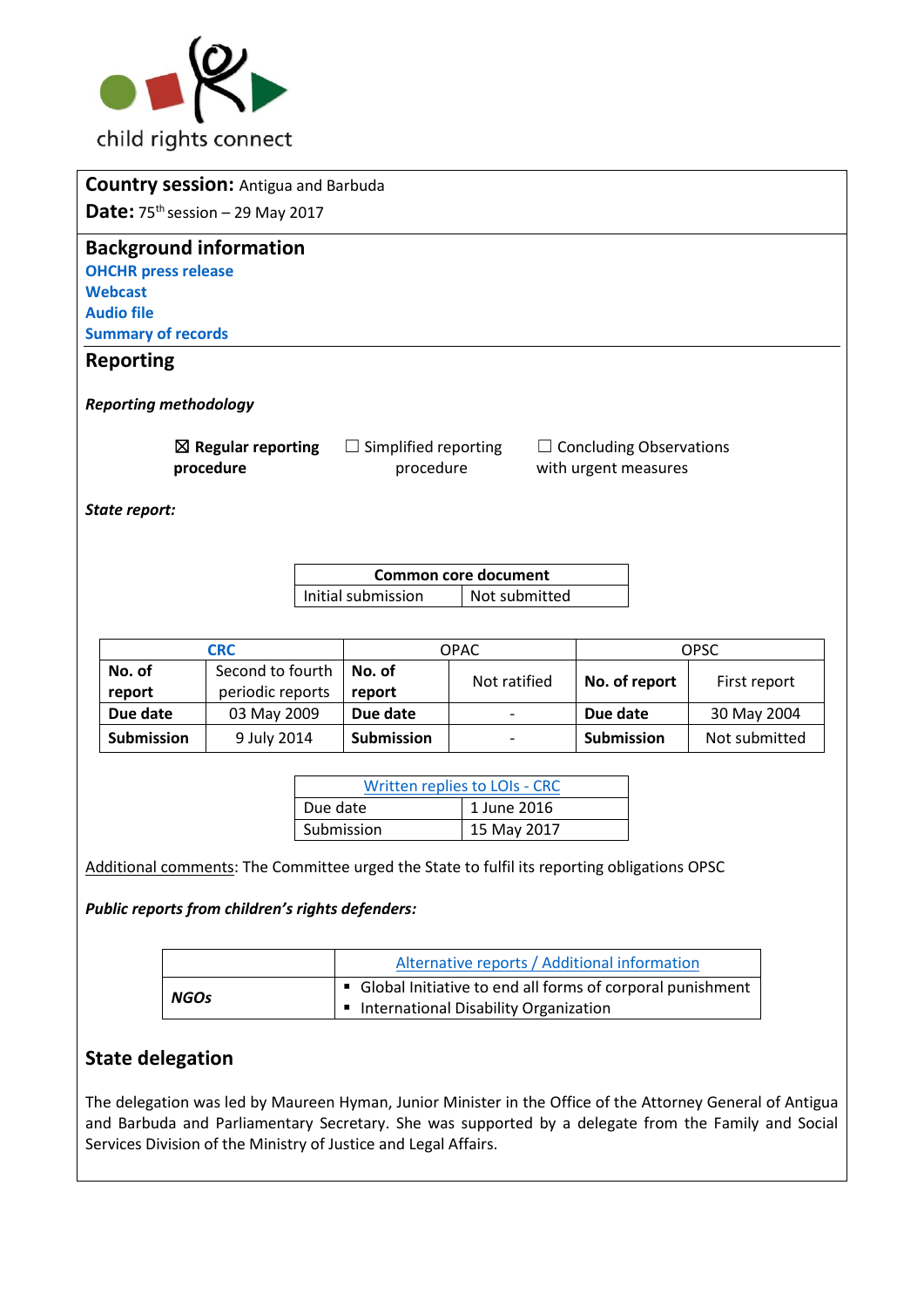

# **Committee's Task Force members**

| Name & Last Name  | Country      |
|-------------------|--------------|
| l Clarence Nelson | Samoa        |
| Ann Skelton       | South Africa |

## **Dialogue description:**

### i. Character of the dialogue

The atmosphere during the session was cooperative and constructive. The answers of the State to the Committee's questions were mainly focused on law development.

### ii. General assessment made by the Committee

The Committee welcomed the ratification of Committee on the Rights of Persons with Disabilities (CRPD) in 2016 and the progress achieved in various areas since last session, and expressed its understanding on the challenges and problems that a small territory faces. However, members remained concerned that some legislation has yet to be harmonized with the CRC and that proper budget allocations are needed for program implementation.

### *iii.* Main issues discussed

- **Corporal punishment:** The Committee was concerned about the widespread acceptance of corporal punishment in both public and private settings, despite being banned by law in public spheres. It asked whether there were any programs or campaigns on how to change the behavior and culture of parents/caregivers to change methods of discipline. The delegation replied that this issue is being addressed by developing a national behavioral policy for students. As of now, only the head teacher could conduct corporal punishment in very particular circumstances.
- **Administration of juvenile justice:** The Committee raised its concerns about the minimum age for criminal responsibility at 8, one of the lowest in the world. It stated that this must be one of the main priorities for the State in terms of child rights. Committee members asked about the assessment undertaken for children between 8 and 14 years old in conflict with the law by a suitable person as per the Child Justice Act. The delegation replied that the age would be increased to 12 in line with other members of the Organization of Eastern Caribbean States. In regards to the assessment, the suitable persons were social workers, probation officers and teachers that evaluated the criminal capacity of the child as per his/her age, socio-economic background, school performance, among others.
- **Children with disabilities:** The Committee pointed out that this was an issue of concern in the country, due to lack of services and laws to protect them. Members asked whether there was any comprehensive strategy put in place to gather data on this topic and develop tailor-made programs, particularly for inclusive education. The delegation replied that they are working on a draft bill on children with disabilities in consultation with all necessary groups. There were also planning to adapt several facilities to children with disabilities, as well as develop data gathering activities to have evidence based programs and comply with international obligations.